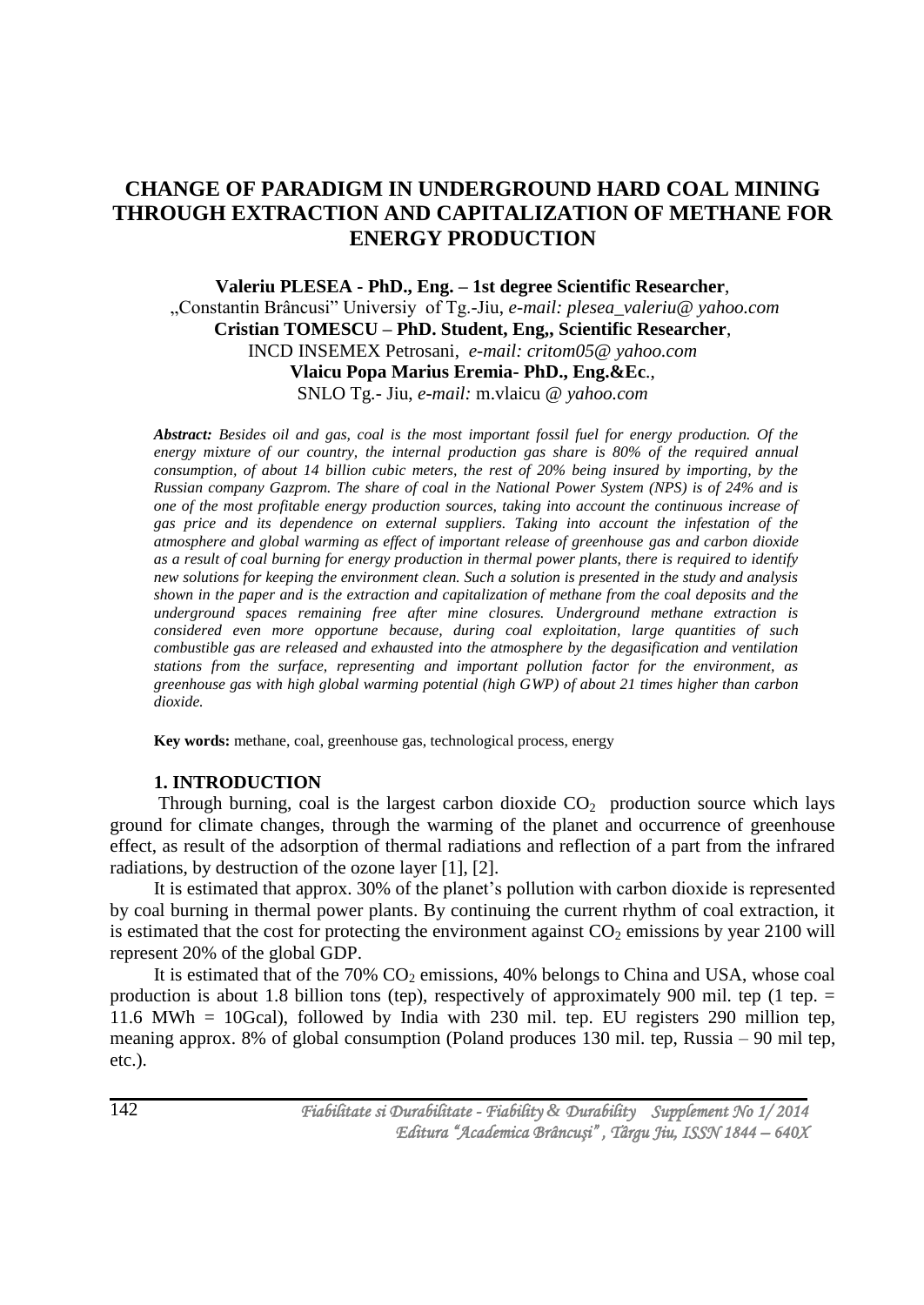In Romania, coal reserves highlighted in 2011 represented 4,121 million tons, availability for energy production for approximately 200 years, of which 721 million represented by hard coal, 2.4 billion tonnes lignite and 65 mil tones brown coal.

For 2015 it is foreseen that the maximum level of greenhouse gas emissions will be reached, after which these shall decrease. Until 2020, the nuclear power, hydro-power and renewable energies shall have an energy production share similar to the one of coal, respectively of approximately 60% of which the share of green power will be approx. 20%. In 2020-2030, renewable energies and gas are estimated to 70% (gas maintaining its' level at 30%). In 2030, fossil fuels (coal and gas) will be each of approximately 25% of the energy mixture, with a decrease tendency for coal down to 20% and an increase of gas up to 30% [3].

Taking into account the decrease of power resources which produce major ecological desynchronisations, the development of methodologies and technologies for degasification of coal layers Jiu Valley underground mines, the increase of methane recovery and capitalization of own power resources, the improvement of work conditions and increase of occupational safety in hard coal extraction by reducing the CH4 quantity in the coal faces, there has been developed more and more the idea of extraction and capitalization of methane, both from operating mines and from the underground of closed mines and of abandoned areas.

# **2. CONSIDERATIONS ON THE GEOLOGY STRUCTURE AND ON THE PRESENCE OF METHANE IN PETROSANI COAL FIELD**

Petrosani coal field is the largest coal field of the country if we take into account the coal reserve over the surface, the quality of coal and the experience gained in time during its' exploitation and capitalisation. The sediment complex of Petrosani is formed of deposits from the Upper Cretaceous, Paleogene, Neogene and Quaternary. It has a width of approx. 150 – 300 m and comprises compact clays, sandstone, marl, brown marls and has a number of 21 coal beds. The coal beds have variable extent and width, of centimetres up to tens of meters, with variations within the same bed, both on the direction and on the inclination [2], [3], [4].

The presence of methane in Jiu Valley coal field has been highlighted during exploration, opening, and preparation workings and during the exploitation of the deposit. In some areas, methane has been noticed accumulated in large quantities and having high pressures. Following the exploration workings, based on the observations and measurements carried out on the drillings in which there has been noticed gas, there has been performed a zoning of methane presence in the coal field. There has been noticed a maximum in the central-axial area of the field, in Vulcan, Paroseni and Lupeni mining fields, where occurred powerful methane releases. On the inclination of the deposit, methane presents a maximum intensity in the lower and central part of the productive complex, respectively in the area of coal bed no. 3 and of the roofs of l beds no. 5, 8/9 and 13. This horizontal and vertical zoning may be interpreted as follows:

- in the central-axial area of the field, due to the crystalline threshold, the medium and upper horizon have been lifted up. Therefore, methane migrated from neighbouring mining fields towards this area on the direction of the beds and on the rift planes. Besides this aspect, due to the high carbonisation of coal mass, coal beds have a higher methane content than in other areas of the field.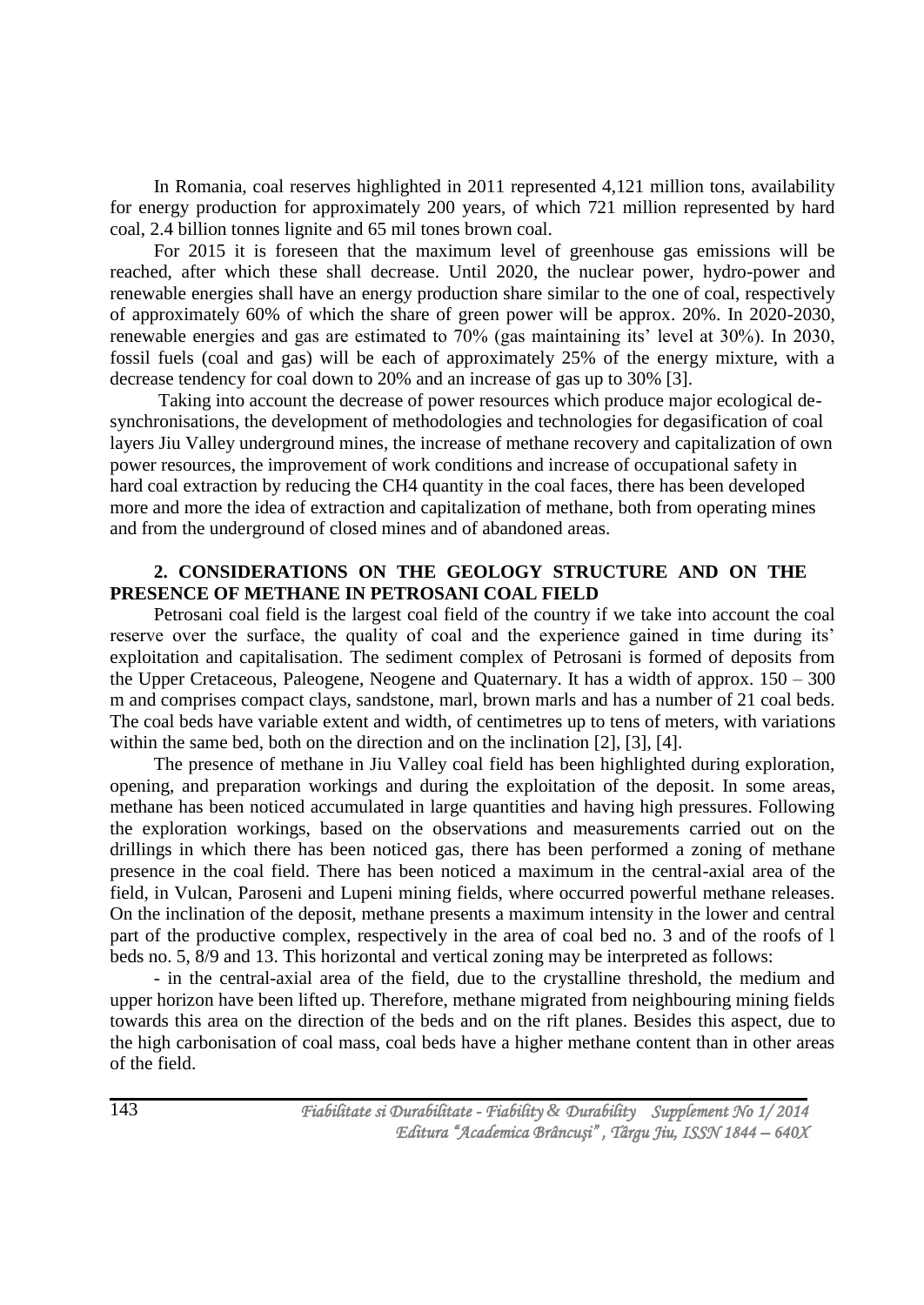- vertically, the highest methane concentrations are generally due to the pelitic facies (claymarly) from the central area of the medium horizon located between beds 5 and 13, which has hindered the natural degasification of coal beds.

Methane presence in surrounding sterile rocks may be caused by the following:

– the migration of mine gas from coal towards the accumulation rock;

– the surrounding rock comprised organic components which have suffered the same biochemical and geochemical transformation as coal ( i.e. the presence of bituminous shale ).

As a base component of mine air (firedamp), methane is the product resulting from anaerobic transformation of plant litter during the carbonisation process. This is located in coal beds and surrounding rocks, comprising methane in mixture with carbon dioxide, nitrogen, hydrogen and methane homologues (some percentage) and traces of carbon oxide. The beds known to have high methane content are subject to degasification before their exploitation (predegasification) and can be kept into operation simultaneously with the digging of preparation and exploitation workings, as well as after the end of the exploitation (for the goaf"s degasification). Once with the horizontal and in depth extending of the exploitation level, the degasification regime has been altered. The methods for fighting against methane only based on the ventilation have become very difficult, due to the limitation of air quantity inserted underground.

In order to ensure a higher advancing speed of coal faces and related preparation works, implicitly in order to increase the underground work safety, the exploitation of coal beds with methane releases has been performed only through their prior degasification The degasification principle consists of capturing and draining a large part of the methane from coal beds (base bed or non-exploitable beds), from sterile rocks or from goafs and the exhaust through tightened pipes up to the surface (central degasification) or within a return air current in which is possible its" dilution down to the limits allowed through regulations (local degasification).

In Jiu Valley mines have operated in time several central degasification stations. Now, there are working four such degasification stations in Lupeni, Paroseni, Vulcan and Livezeni mining units. Each station disposes of 4 vacuum pumps, with a nominal installed capacity of 100 gas cubic meters/min. Of the pollutants regulated by international agreements related to the insurance of environmental conditions, there are subject to monitoring the greenhouse gas emissions, especially methane. In Romania, the methane released into the atmosphere following the coal, oil and natural gas extraction represented during 2005-2010, 32.7% of the entire methane quantity released at national level, of which the methane emissions from coal represented approximately 12%. [1], [5].

# **3. CBM TECHNOLOGY FOR CAPITALISATION OF CH<sup>4</sup> EXTRACTED FROM JIU VALLEY UNDERGROUND MINES**

Besides the occasionally applied procedures for extraction of methane through degasification of coal beds and through the ventilation of mines in Jiu Valley, worldwide there is applied the CBM method (Fig.1), as results of vertical or horizontal drillings, technology which is internally proposed for the exploitation of methane from closed hard coal mines, from virgin beds or from operating mines, with coal beds in exploitation [1], [2], [6].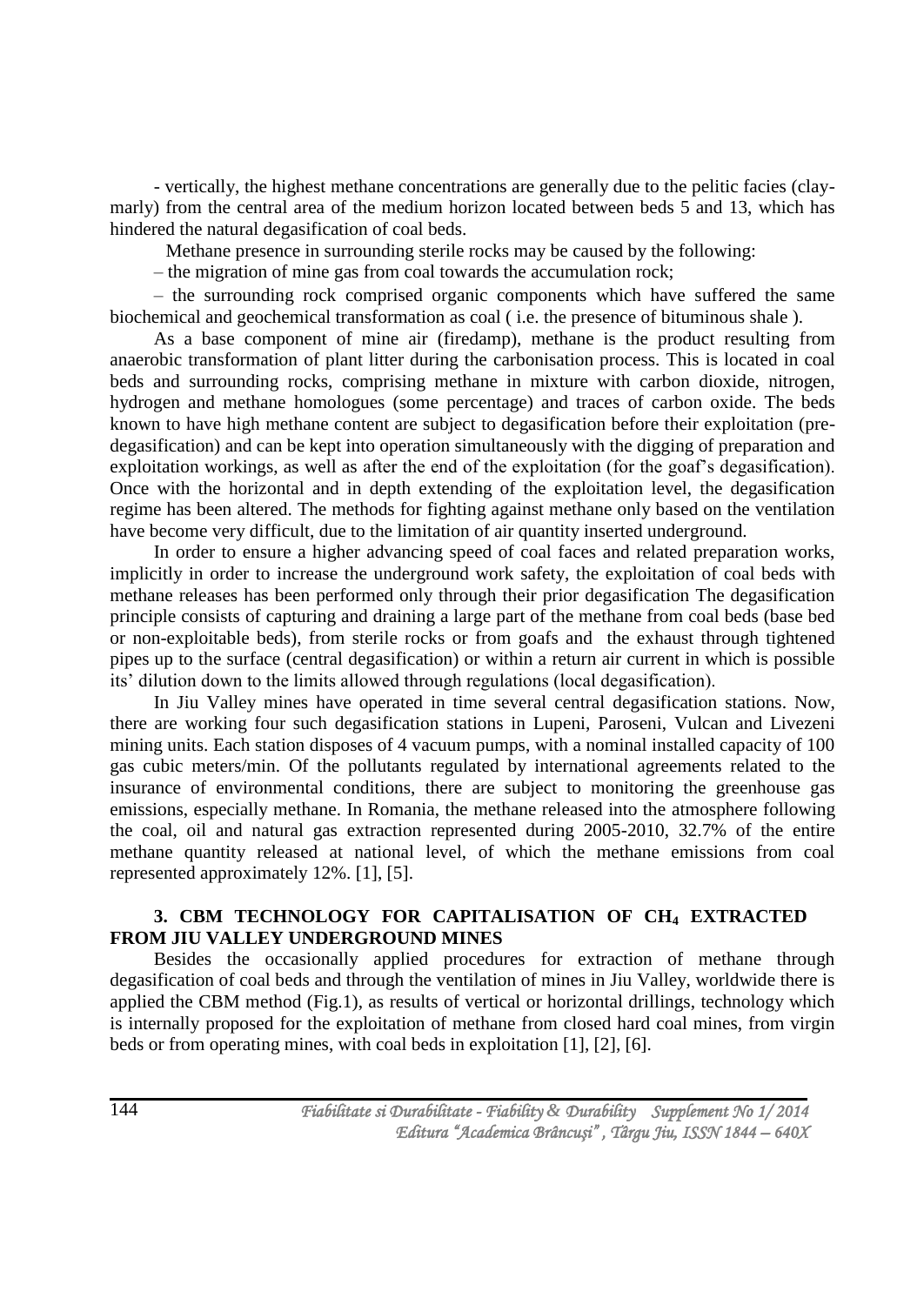### **3.1 Vertical drillings versions**

Vertical drillings are performed in the coal bed, the release of methane following to be carried out through fracturing (Fig.2). Technologies for stimulating the fracturing in order to increase the methane release efficiency are the following (Fig.3):

*●Hydraulic fracturing* resulting in a vertical fracturing in two directions at approximately  $180<sup>0</sup>$  towards the exterior of the borehole. Following the occurrence of a fissure as well as the possibility to pump large volumes of fluid at low velocities, the penetration potential required for fissuring can be large, reaching tens of meters in a lot of cases. This is the most spread technique CMM/CBM.

*●Fracturing through explosives –* involves a very fast tensioning of the massif, resulting in a pronounced fracturing of the area surrounding the borehole, but whose radius does not usually exceed 3-4 m. Due to the fact that peak pressures exceed the minimal and maximal horizontal tensions in the massif, there occurs a radial fracturing which creates an advantageous fracturing near the borehole.

*●Pulsed fracturing* – is characterised by pressure peaks which exceed the minimal and maximal tensions from the massif, also creating a radial fracturing system. This technique results in a pronounced vertical fracturing, with extent around the borehole, with 3-7 meters fracturing potential.



*Fig. 1 Methane extraction and usage types*

Two of these fracturing techniques – hydraulic and pulsed – are used on large scale in the CMM/CBM technology. Within these two fracturing technologies, five technological subversions found to be used largely: three hydraulic ones, with liquid and stabilizer  $CO<sub>2</sub>$ , nitrogen without stabilizer, helicoidally tubes and other two pulsed type subversions. A coal bed pressurization-depressurization method with compressed air for removing coal particles and for forming a free space has been developed as an alternative of the hydro-fracturing, but its' application has been limited due to the relatively low permeability of coal beds.

 *Fiabilitate si Durabilitate - Fiability & Durability Supplement No 1/ 2014 Editura "Academica Brâncuşi" , Târgu Jiu, ISSN 1844 – 640X*  145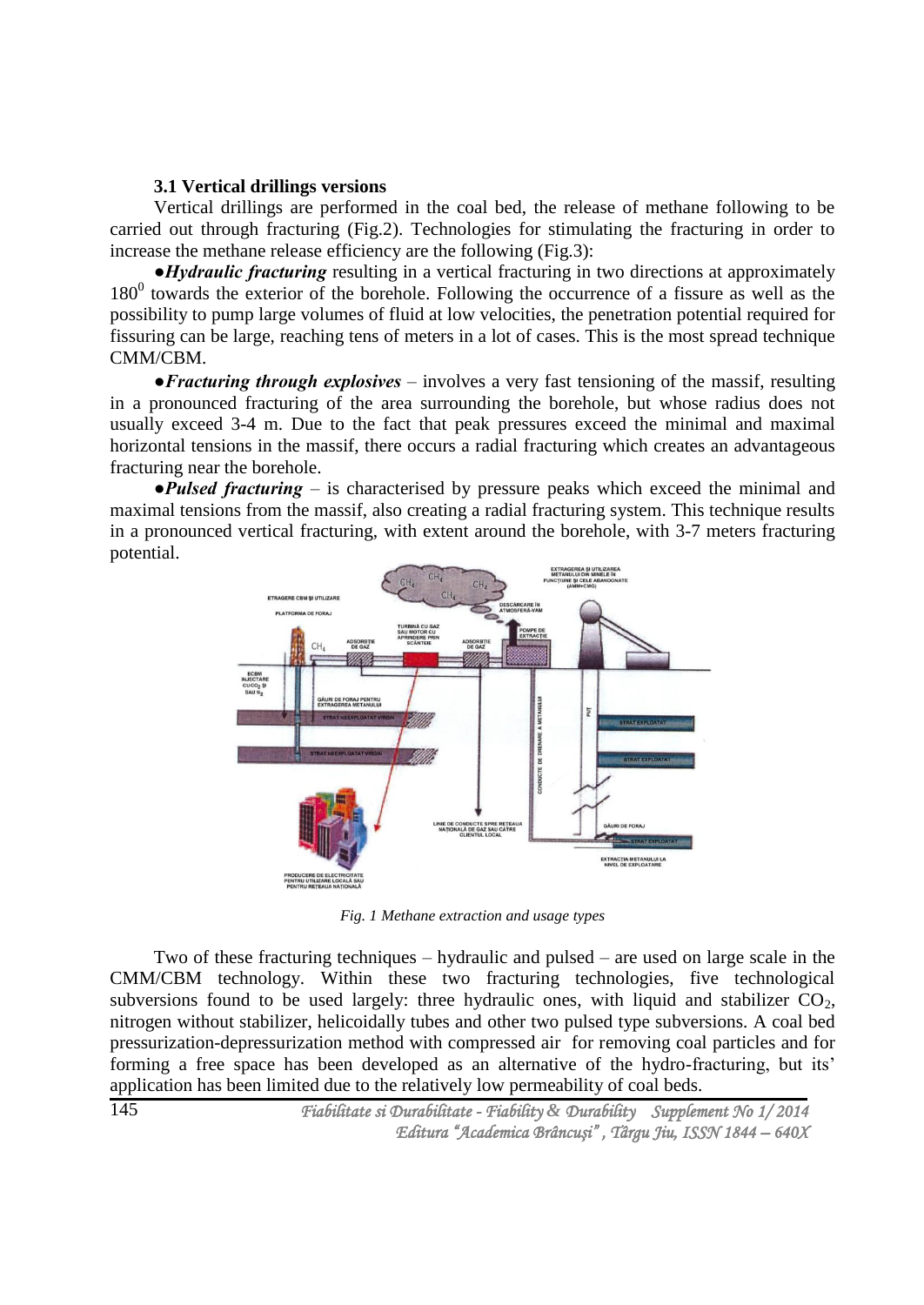# **3.2 Horizontal drillings version**

A more recent alternative consists in drilling in the coal bed several horizontal boreholes from a single vertical drilling. The increase of contact surface with coal leads to the increase of methane emission, removing the necessity of hydro-fracturing (Fig.4). In a first phase there is drilled a whole which is tubed into the coal bed. In case of tanks which are not confirmed, which will produce gas at high pressures through the drilled borehole, the simple crossing of the coal bed will not lead to the flow of CBM. Generally, a fluid – rarely a nitrogen foam – has to be brought to the surface and pumped under pressure in the drilled borehole, respectively into the coal bed through natural fissures (cleavage system), increasing their dimensions, the process being known as hydraulic fracturing. Adding an additional material in the drilling fluid, such as sand, will maintain open these fractures, aiming to fill and dislocate spaces filled with gas, migrating along with the water to the surface. In order to stimulate migration/flow of CBM, the natural pressure from the coal bed has to be decreased through coal interception. A pump located in the upper part of the drilling exhausts water which normally occupies the fissures.



*Fig. 2 Vertical drilling for CH<sup>4</sup> extraction*

 The pressure decrease in the free space of a certain coal bed leads to the adsorption of methane from coal, allowing it to flow through the borehole. Dewatering may last from several months up to several years. After it reaches the surface, there takes place the separation of gas from water, gas being led through a pipe towards a measurement station where the extracted volume follows to be recorded.

CBM is collected from several drillings, then being led to a central compressors station where it is compressed into a transport pipe. Water is conducted to a discharge station, and depending on its quality and quantity is either injected underground or used at the surface. CBM production has to be continuous in order to ensure a gas flow with constant low pressure and for the viable operation from the commercial point of view.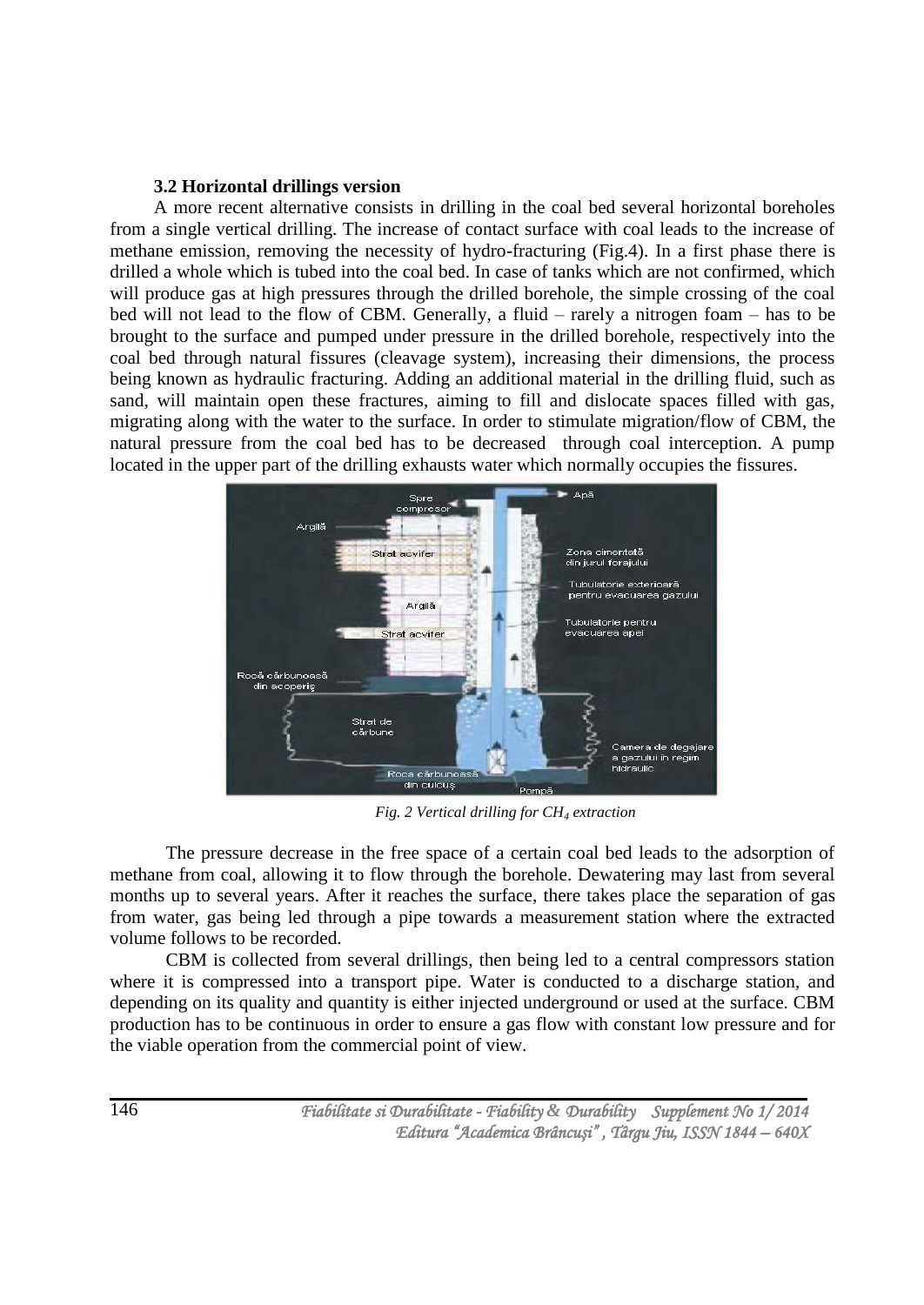If a CBM drilling is stopped for a longer time period, after restarting it, the water from coal shall be collected from the borehole, requiring the repeating of the dewatering process. CBM boreholes are carried out by applying techniques which are similar to the ones used for normal drillings.

If coal beds are located at small depths and if they have reduced width, there may be used modified cheap installations, such as a water drilling installation. Obtaining initial gas regimes is more possible by carrying out a horizontal drilling than in case of a vertical (perpendicular or inclined) one. Types of installations used for CBM are manufactured by the following companies: Atlas Copco, Boart Longzert Gefco (models150 K and 185 K), Technicoil etc

#### **4. CBM PURPOSE, DESTINATION AND USAGE**

Accessible and/or available CBM usage purposes include the following [1], [2]:

- electricity production
- heating industrial or urban spaces
- home and industry users (at low pressure in the distribution columns)
- into the national gas distribution system (at high pressure).



*Fig. 3*



*Fig. 4 Horizontal boreholes drilling into the coal bed*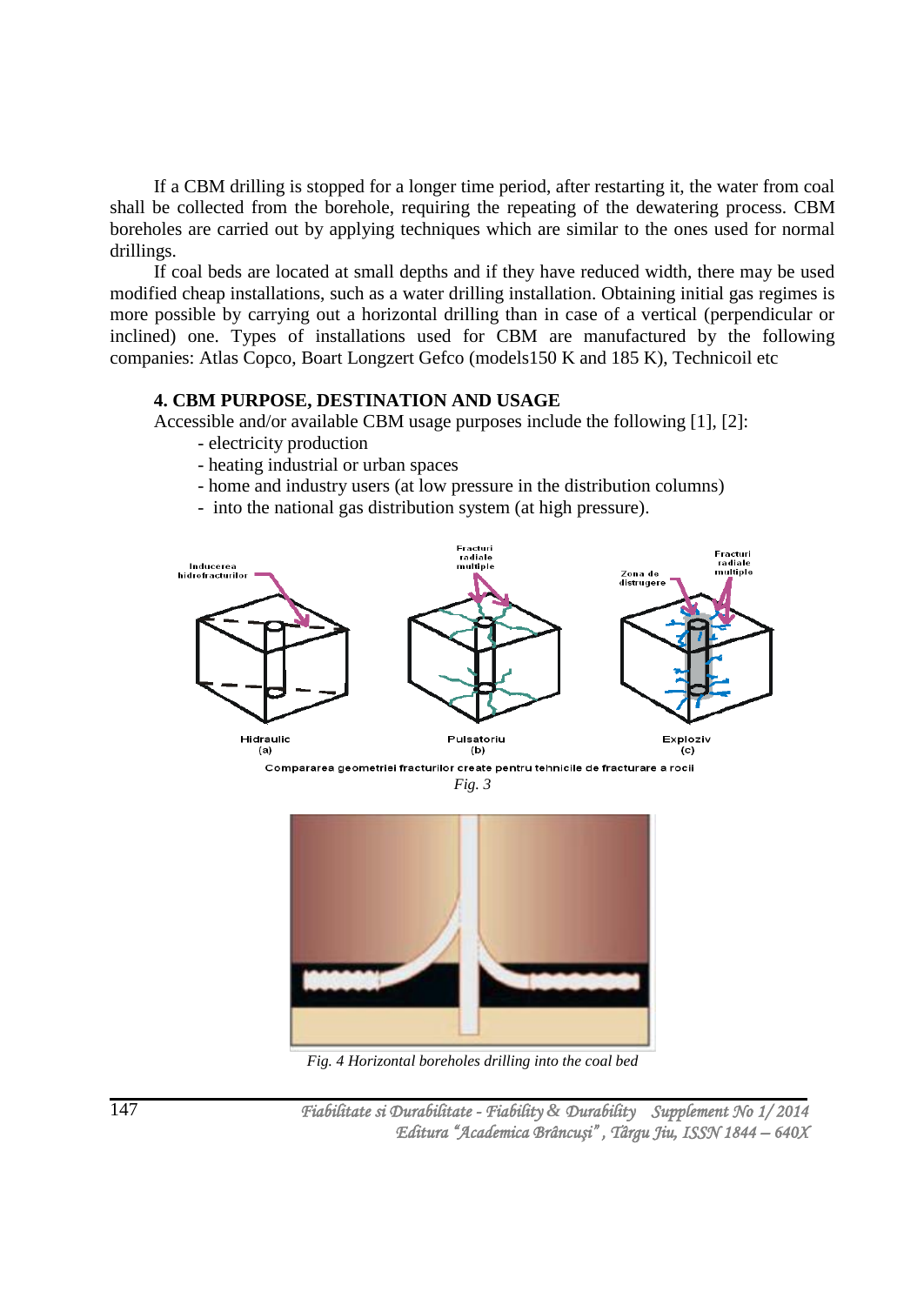CBM is a substitute of natural gas and may lead to the local generation of electricity, its' usage being considered competitive, representing fuel for industrial users, obtained at a low price. Gas obtained from CBM may be used as singular fuel or along with coal or oil for obtaining hot water and heating up spaces (different uses in the perimeter of a mine or adjacent areas). Also it can be used for coal drying within its "processing units. Also, it can be used in heating shafts, thus preventing the formation of ice hazard, leading at the same time to the increase of safety and comfort of workers. Other possible uses consist of: fuel supply for burners of boilers, supply of several types of vehicles, usage within fuel cells for hydrogen, within the chemical industry for methane fabrication, carbon black and synthetic fuels

# **5. CONCLUSIONS**

By now, assessments and studies carried out for the exploitation and capitalisation of hard coal from Jiu Valley, focused exclusively on the development of technical solutions to ensure occupational health and safety of workers underground, as well as the protection of the deposit, and not the energetic potential of methane gas. In accordance with recorded aspects, by applying OHS measures in coal exploitation, the have been indirectly applied two versions of energetic uses of methane, namely the capitalization of methane exhausted through the return air from main ventilation stations (i.e. Paroseni mining unit), respectively the version for capitalizing methane from central degasification stations (Lupeni mining unit), the latter aiming to produce the thermal power for hot water and for heating up several neighbourhoods and workplaces of some companies.

Extraction and capitalisation of methane through the CBM procedure proposed in this paper, as energy resource, involves the achievement of the following technical-economic effects:

- increase of the occupational health and safety level of underground workers, protection of the deposit and machinery, by decreasing methane concentrations in workplaces;
- improvement of environmental factors quality and elimination of penalties caused by methane emissions released into the atmosphere;
- reducing the coal exploitation costs through the capitalisation of methane;
- streamlining the use of own resources by mining units.

# **References**

**1. Lupu, C., Tamas, D., Morar, M., Chiuzan, E.** – *Capitalisation of methane from Jiu Valley* 

*hard coal mines – a direct path for reducing environmental impact by decreasing the greenhouse effect,* AGIR Bulletin, no.4, Bucharest, 2008

**2. Lupu, C., Tomescu, C., Chiuzan, E. –** *Environmental policy in a new concept for energetic capitalisation of methane (GWP) from coal beds – CBM from the Jiu Valley mining area,* AGIR Bulletin, no.4, Bucharest, 2008.